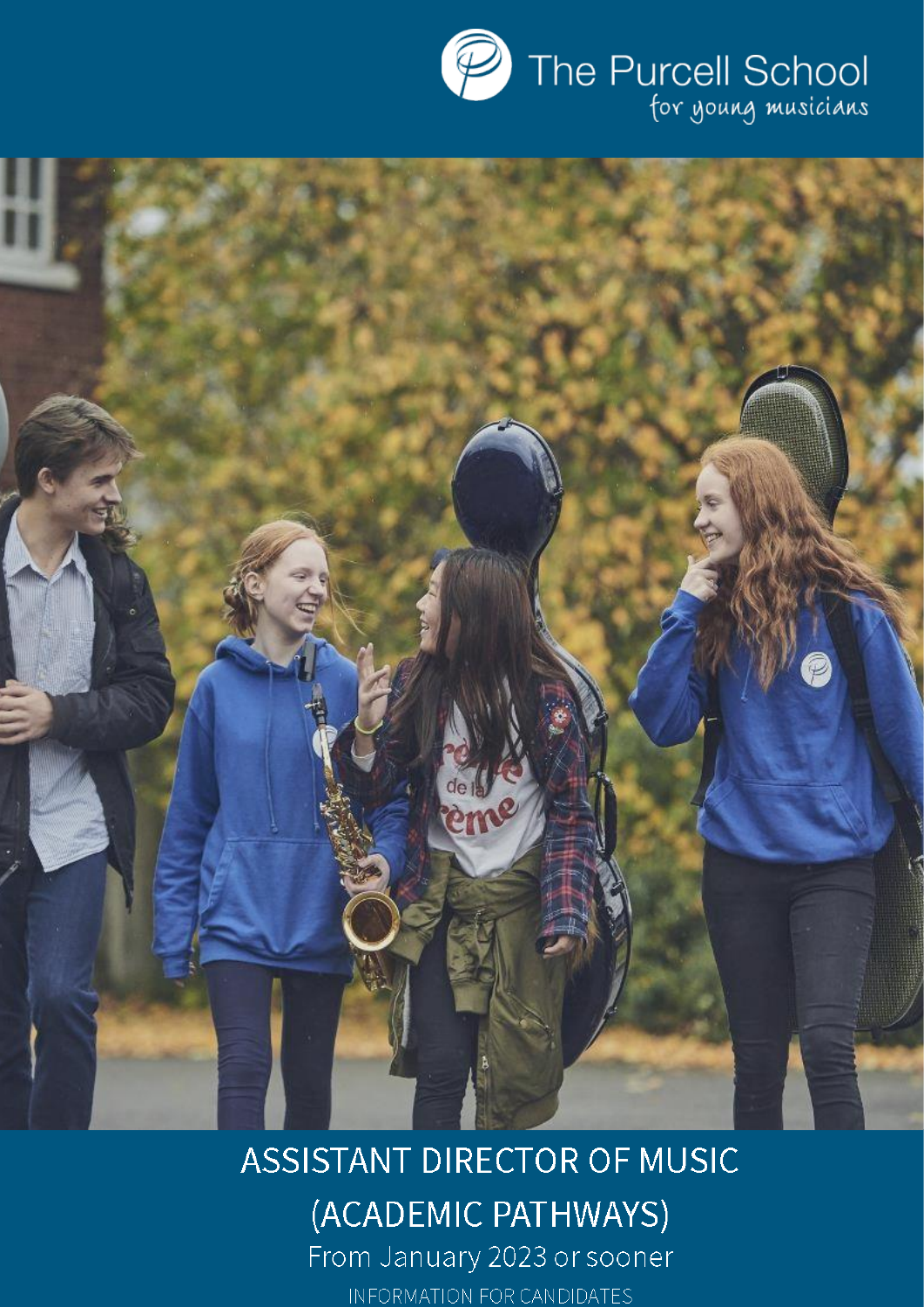

## **INTRODUCTION**

Celebrated throughout the world as a centre of musical excellence, The Purcell School is the most vibrant, exciting and exhilarating place to work or study. We are a close-knit community dedicated to nurturing some of the world's most talented young musicians and we recognize the unique privilege it is to work with these incredibly gifted students.

Our students are the liveliest, most committed and self-motivated young people you could hope to meet. Every day, the School's corridors echo with the sound of extraordinary music as our students prepare for one of the 150 concerts we present every year, both here at School and in the most prestigious venues in London.

It is a working environment quite unlike anywhere else! We want our students to be challenged and inspired by every aspect of their experience here, and we support and encourage staff to achieve this. Academic classes are small, behaviour is excellent and the opportunities for innovative and creative teaching practice are limitless

If you are committed to providing an outstanding student experience and prepared to play a full part in the life of this extraordinary place, The Purcell School offers you the opportunity to join an exceptional team, serving truly exceptional students in a totally unique environment. I very much hope you will consider making an application to join us.

Kind regards,

Paul Bambrough Principal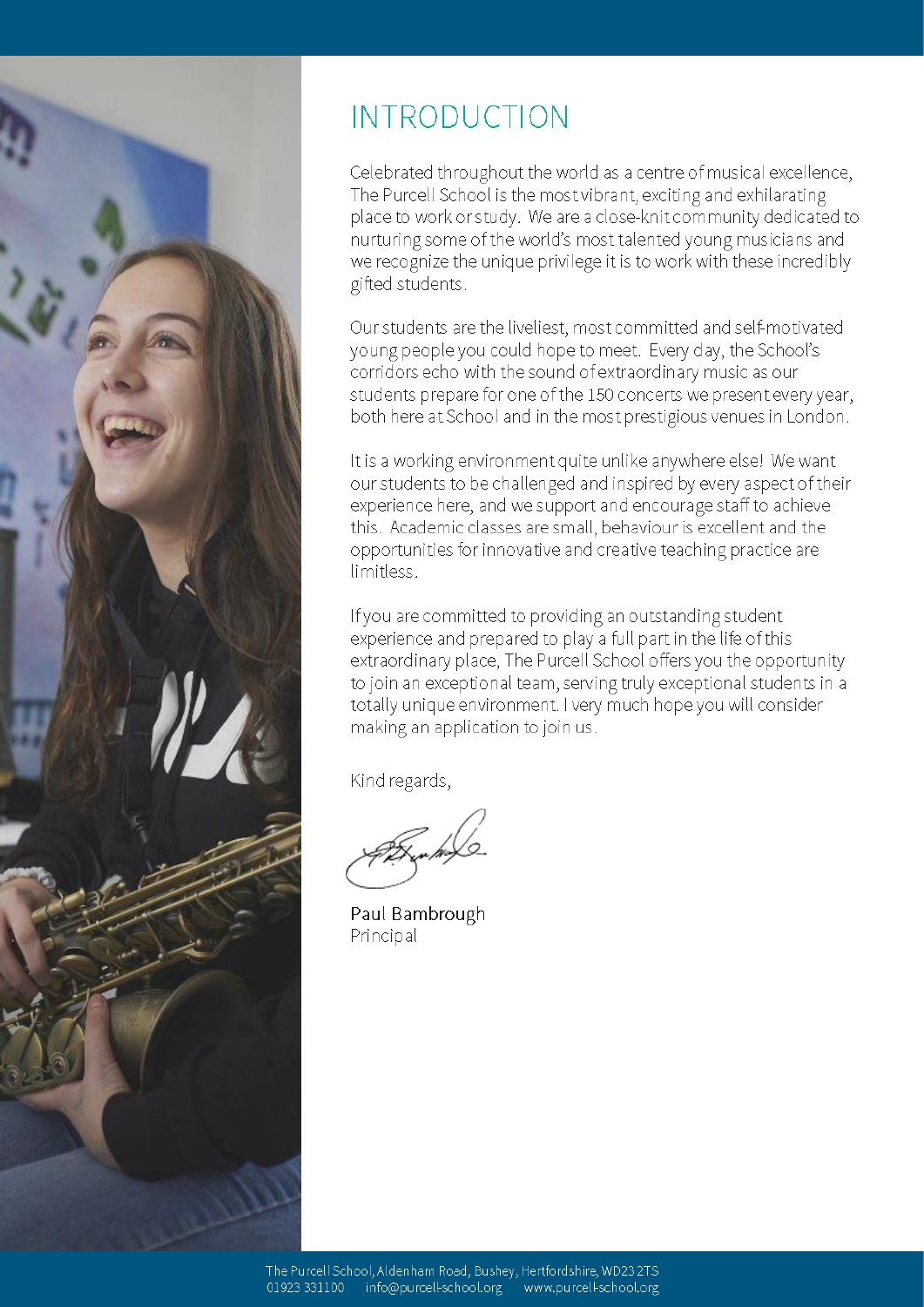### ROLE DESCRIPTION

We are seeking to appoint an outstanding musician and teacher to lead and oversee the academic music pathways in this world-leading music school. Purcell students are among some of the most gifted and able young musicians in the world, so the successful candidate will need to be an outstanding academic musician with a creative, innovative and flexible approach to curriculum delivery. We are looking for someone who can strengthen and enrich our academic music programmes and integrate them fully into the heart of the student experience and the wider musical life of the School. We want our academic musical pathways to be at the very forefront of music pedagogy, and welcome those with the drive, ambition and skills to achieve this.

All students take IGCSE Music in one year in Year 10 and all undertake A Level Music in the Sixth Form. There will be one year of legacy Pre-U to complete in 2022-23. Lower School students have a bespoke curriculum and all follow a unique musicianship programme designed to develop every aspect of their academic and musicianship skills. A large and well qualified team of teachers delivers our academic programmes. Your primary responsibility will be to lead and direct this team in the planning and delivery of the music curriculum throughout the school including the production of appropriate Schemes of Work, assessment schedules, progress monitoring and regular reporting.

As Assistant Director of Music, you will also take strategic oversight of all areas of the music curriculum and line manage those staff who contribute to the curriculum pathways. You will also have the opportunity to explore your own musical interests, contribute to the delivery of the new Strategic Plan, contribute to the audition process and will deputise for the Director of Music on occasion when necessary.

This is a busy and demanding workplace; we seek to achieve the highest standards and to support the work of our students at all levels. As a boarding school, it is inevitable that some work (although not formal teaching) will take place outside of normal working hours. However, if you are the right person you will be already anticipating this!

If you are looking for a once-in-a-career opportunity to work with some of the finest young musicians in the world, at a time when innovation and experimentation will be welcome, we would be pleased to hear from you.

Should an informal conversation with the Principal be helpful in answering any questions you may have, please contact Sarah Graham to arrange: [s.graham@purcell](mailto:s.graham@purcell-school.org)-school.org

### **TERMS AND CONDITIONS**

This is a full time post to start in January 2023 or sooner. Competitive salary package, and Teachers' Pension membership. Generous holiday period. Excellent food provided free of charge.

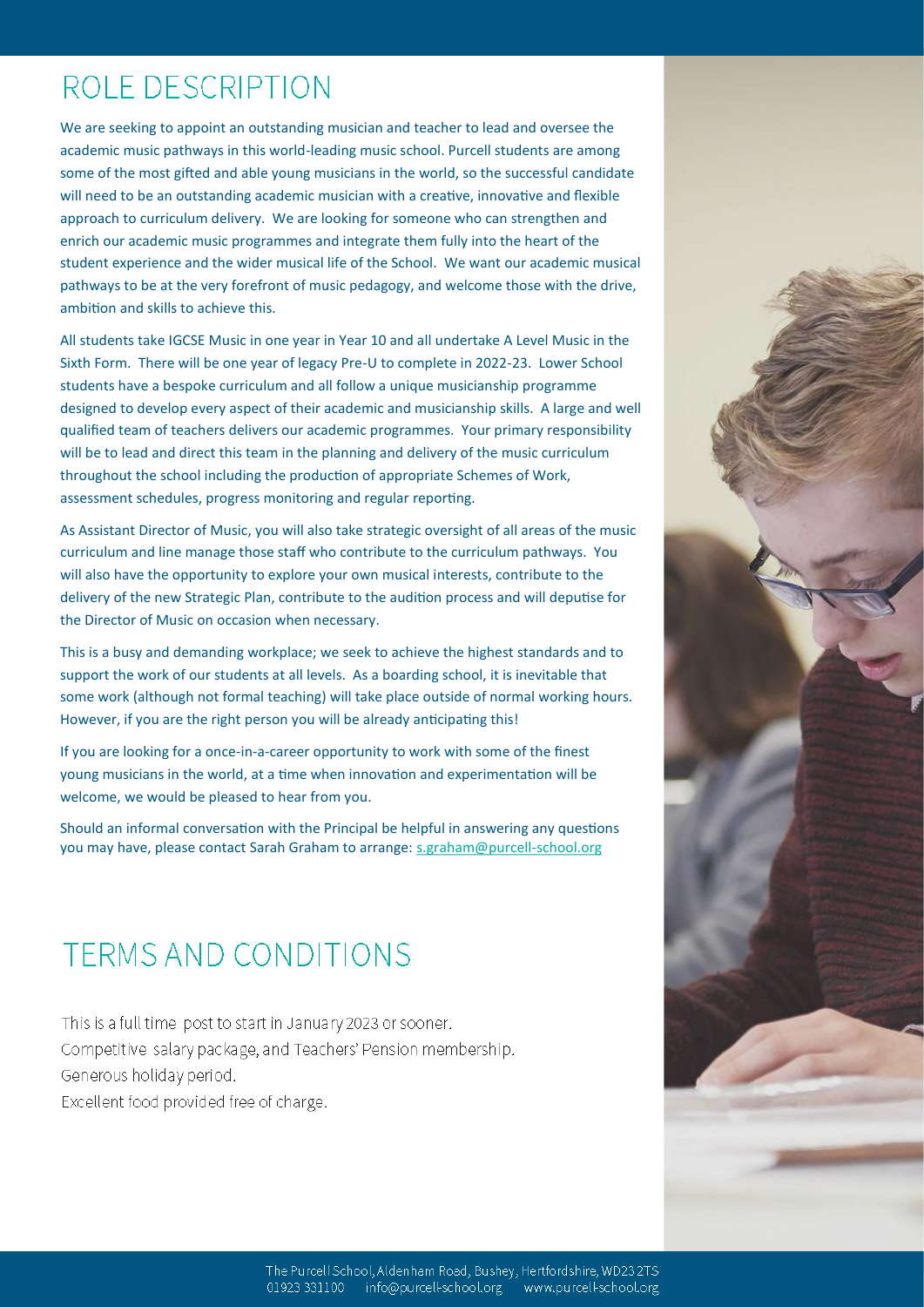## **HOW TO APPLY**

If you wish to apply, please complete the School's Application Form (available on our website) and send it with a supporting Personal Statement to the Principal as soon as possible. Please do not send a separate curriculum vitae as these will not be accepted. Closing date for applications is 27th June, 2022

Personal statements should outline your experience, subject knowledge and evidence your achievements. If you have a specific area of specialism or industry experience, please demonstrate how this enables you to create inspirational lessons. The Personal Statement is your opportunity to tell us how your skills and experience, both within your subject and beyond, can contribute to an outstanding student experience.

Shortlisted candidates will be invited for an interview during which you will have the opportunity to meet key staff, and to teach a short lesson. Interviews will explore subject knowledge, pastoral experience, the ability to relate appropriately to students. Candidates will be required to produce evidence of identity and qualifications prior to the interview. Interviews are scheduled to take place during week commencing 4th July, 2022.

Applications should be made to the Principal, sent by email to recruitment@purcell-school.org or by letter to:

Ms Sarah Graham, Principal's EA The Purcell School, Aldenham Road, Bushey, Hertfordshire, WD23 2TS

## **CHILD PROTECTION**

The Purcell School is committed to safeguarding and promoting the welfare of children and young people and expects all staff to share this commitment. All applicants should read the School's Child Protection policy, which is available on our website, and are required to declare any criminal convictions or cautions, or disciplinary proceedings related to young people. Applicants must be willing to undergo child protection screening appropriate to the post, including records checked and processed through the Disclosure and Barring Service (DBS).

# **EOUAL OPPORTUNTIES**

The Purcell School is an equal opportunities employer and welcomes application from appropriately qualified people regardless of gender, marital status, sexual orientation, race, ethnic origin, colour, nationality, religion, disability or age. Candidates will be assessed against relevant criteria only (i.e. skills, qualifications, abilities, experience) in selection and recruitment.

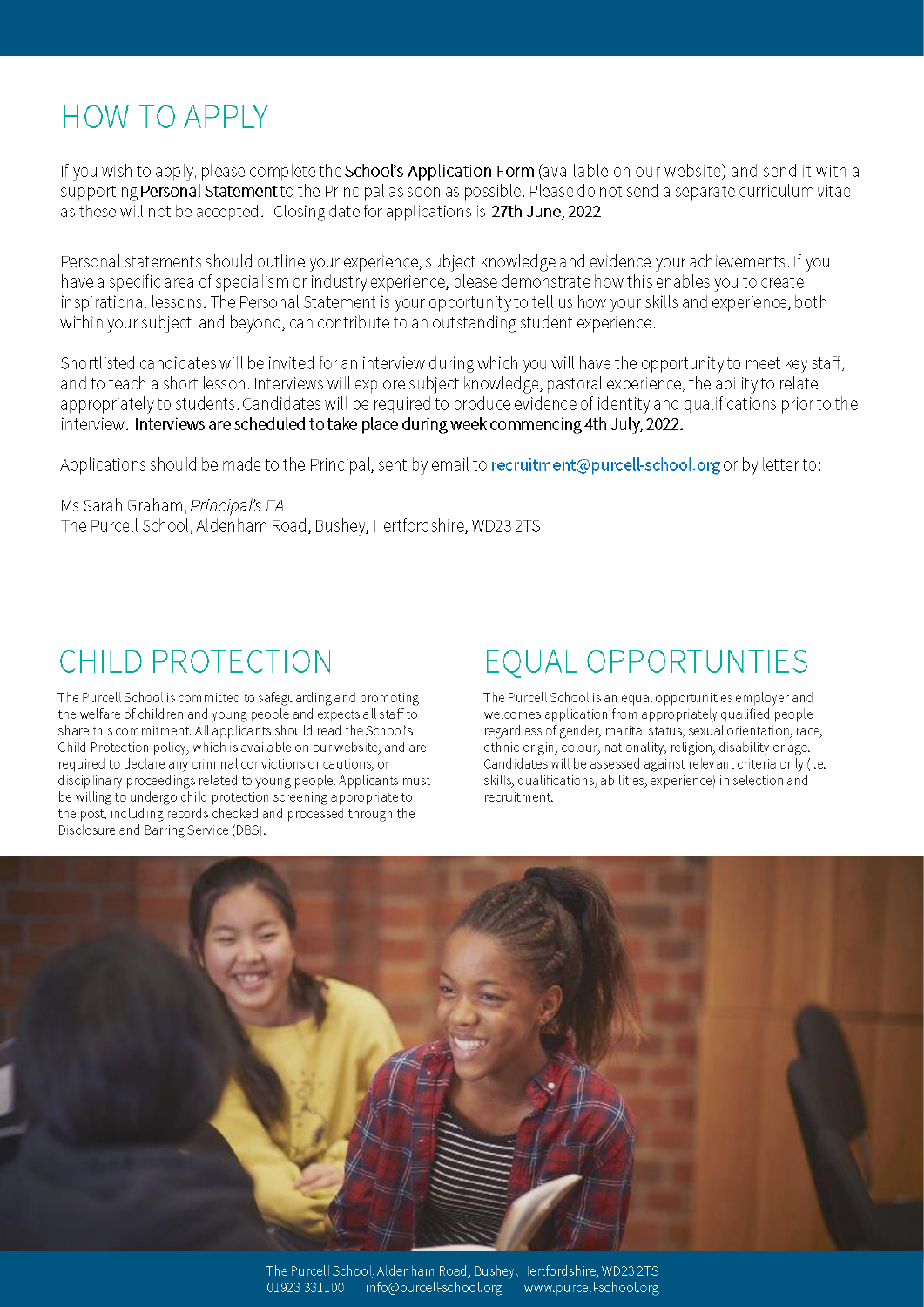### **JOB SPECIFICATION**

#### The Purcell School is committed to safeguarding and promoting the welfare of children and young people and expects all staff and volunteers to share this commitment.

### JOB TITLE: ASSISTANT DIRECTOR OF MUSIC (ACADEMIC PATHWAYS)

- All members of staff are ultimately answerable to the Principal.
- Your line manager is the Director of Music.

This job specification sets out the duties of the post at the time of drafting. Specific responsibilities are as follows:

#### FOR ASSISTANT DIRECTOR OF MUSIC (ACADEMIC PATHWAYS)

- To create engaging, rigorous and enriching schemes of work, ensuring they are robust and effective and meet the needs of all students.
- To ensure that all lessons are well-planned; lessons should be tailored to meet the learning requirements of the class with sufficient opportunities for group and individual challenges.
- To teach all year groups.
- To lead the Ácademic Music team; giving a clear vision and direction to the work, identifying key areas for improvements and planning appropriate actions to meet them.
- To ensure that staff have access to all relevant materials to carry out these tasks.
- To organise a framework for administrative tasks. This includes both day to day administrative and academic music specific tasks.
- To manage both the people and resources associated with the department.
- To ensure that risk assessments are carried out in line with the school Health and Safety policy.
- To remain fully informed about national and local developments in their subject area as well as keeping abreast of wider educational issues.
- To develop the departmental Teaching and Learning action plan.
- To ensure that examination administration is carried out and that all students are prepared for external and internal exams.
- To manage the departmental budget.
- To work alongside the Director of Music, deputising for them as required.

### FOR ALL TEACHING STAFF

- To carry out teaching commitments as agreed with the Principal and Vice-Principal
- To participate in the School's appraisal scheme
- To support and implement the School's behavioural policy
- To monitor students' attendance at lessons and to liaise with the Vice-Principal or the Instrumental Timetabler when difficulties arise
- To assist in providing cover for absent colleagues
- To supervise students during internal and external examinations
- To supervise students during breaks on a duty rota
- To attend assemblies
- To attend the weekly staff meeting and other relevant meetings by arrangement
- 
- To attend Parents' Evenings<br>- To participate in School Inset meetings
- To contribute to the School's extra-curricular and/or boarding provision
- To assist occasionally at whole school events

### FOR ALL STAFF

- To promote the aims and values of the School
- To support and protect the interests of the students
- To support colleagues in their work
- To ensure the smooth-running of the School and the well-being of the School community
- To act in accordance with the current legal requirements, School policies and guidance on the safeguarding of children and young people
- To undertake such administrative and supervisory duties as may be required
- 
- To follow the procedures and policies set out in the Staff Handbook<br>- To promote equality by actively protecting staff and students from discrimination